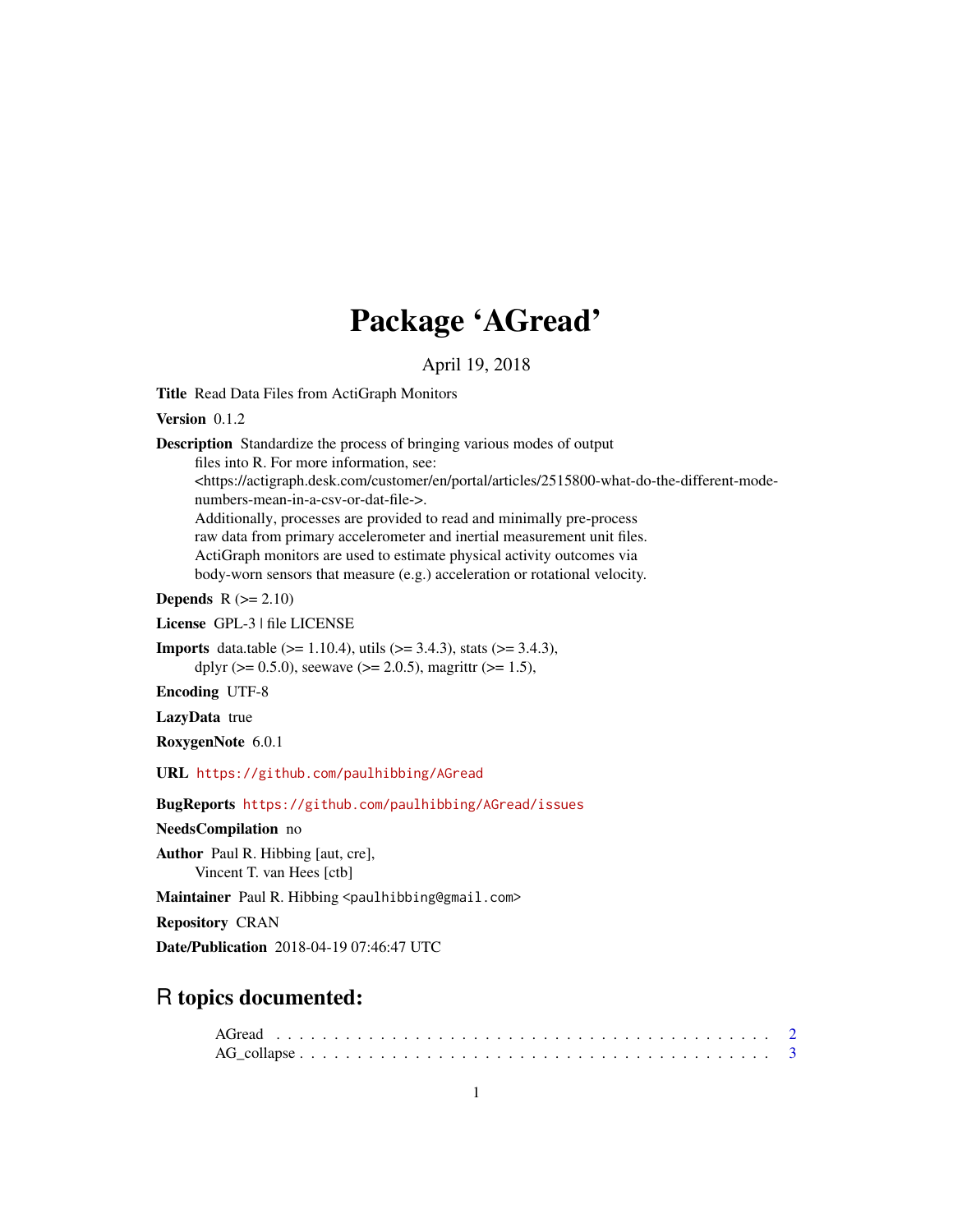#### <span id="page-1-0"></span>2 **AGread** 2

|       | $\overline{4}$ |
|-------|----------------|
|       | 5              |
|       | 6              |
|       | 6              |
|       | 7              |
|       | 7              |
|       | -8             |
|       | 9              |
|       | -9             |
|       |                |
|       |                |
|       |                |
|       |                |
|       |                |
|       |                |
|       |                |
| Index | 16             |

AGread *Read Data Files from ActiGraph Monitors*

#### Description

This provides support for reading ActiGraph files of various modes into R. For more information see: https://actigraph.desk.com/customer/en/portal/articles/2515800-what-do-the-different-mode-numbe Additionally, functions are provided to read and minimally pre-process raw data from primary accelerometer and inertial measurement unit files.

#### Core functions

[read\\_AG\\_counts](#page-12-1) [read\\_AG\\_raw](#page-13-1) [read\\_AG\\_IMU](#page-12-2)

```
read_AG_counts(system.file("extdata", "Example.csv", package = "AGread"), skip = 11)
read_AG_raw(system.file("extdata", "TestID_LeftWrist_RAW.csv", package = "AGread"))
read_AG_IMU(system.file("extdata", "TestID_LeftWrist_IMU.csv", package = "AGread"))
```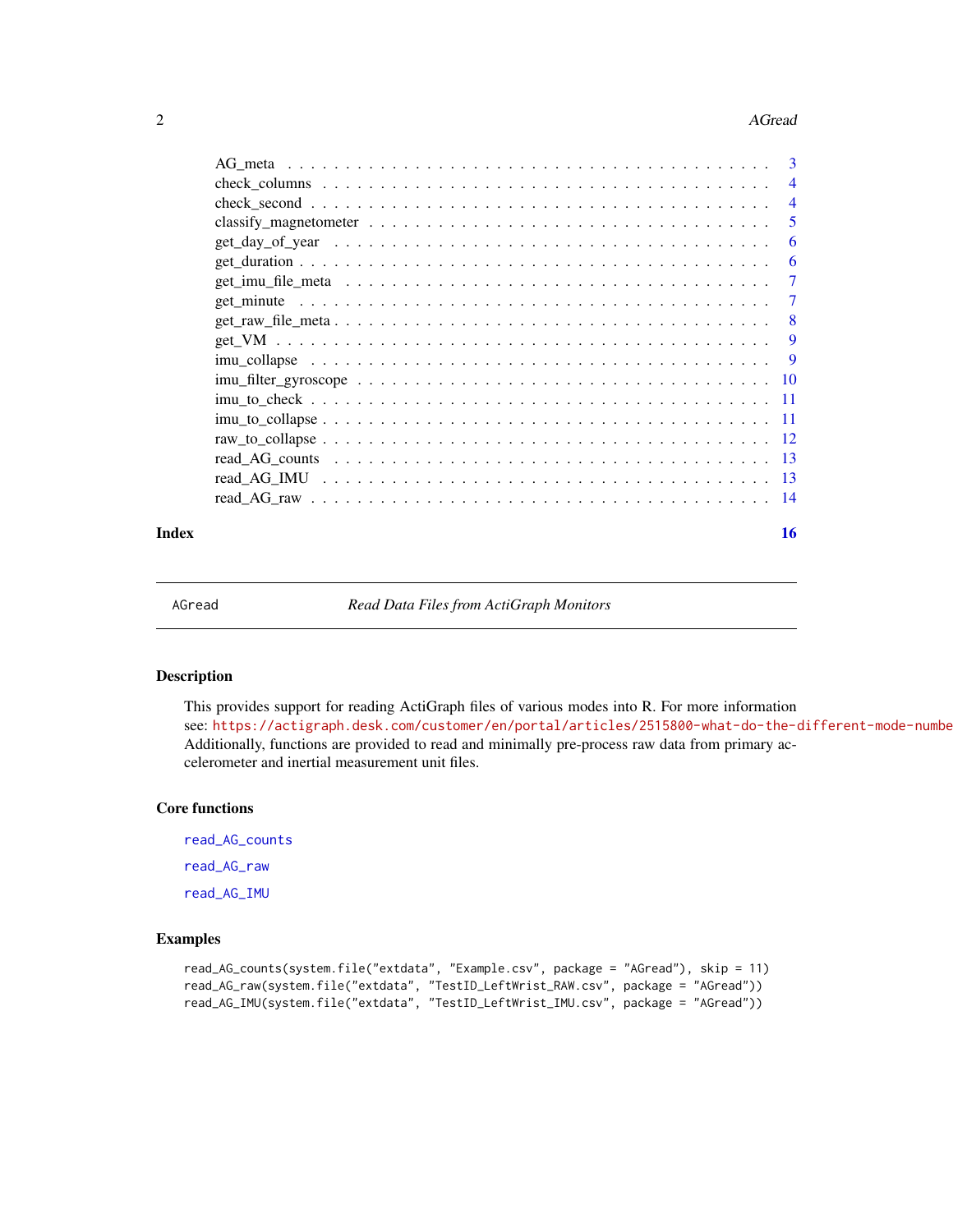<span id="page-2-0"></span>

Collapse primary accelerometer data

#### Usage

```
AG_collapse(AG, output_window_secs = 1, samp_freq)
```
#### Arguments

| AG                 | a data frame of raw primary accelerometer data   |
|--------------------|--------------------------------------------------|
| output_window_secs |                                                  |
|                    | the desired epoch length; defaults to one second |
| samp_freq          | The sampling frequency                           |

#### Examples

```
data(raw_to_collapse)
AG_collapse(raw_to_collapse, 1, 80)
```
AG\_meta *Extract meta-data from file header*

#### Description

Extract meta-data from file header

#### Usage

```
AG_meta(file, verbose = FALSE, ...)
```
#### Arguments

| file    | A character scalar giving path to an automatically-generated csv file with count<br>values |
|---------|--------------------------------------------------------------------------------------------|
| verbose | A logical scalar: Print processing updates?                                                |
| .       | Further arguments passed to read, csv and fread                                            |

```
counts_file <- system.file("extdata", "Example.csv", package = "AGread")
AGread::AG_meta(counts_file)
```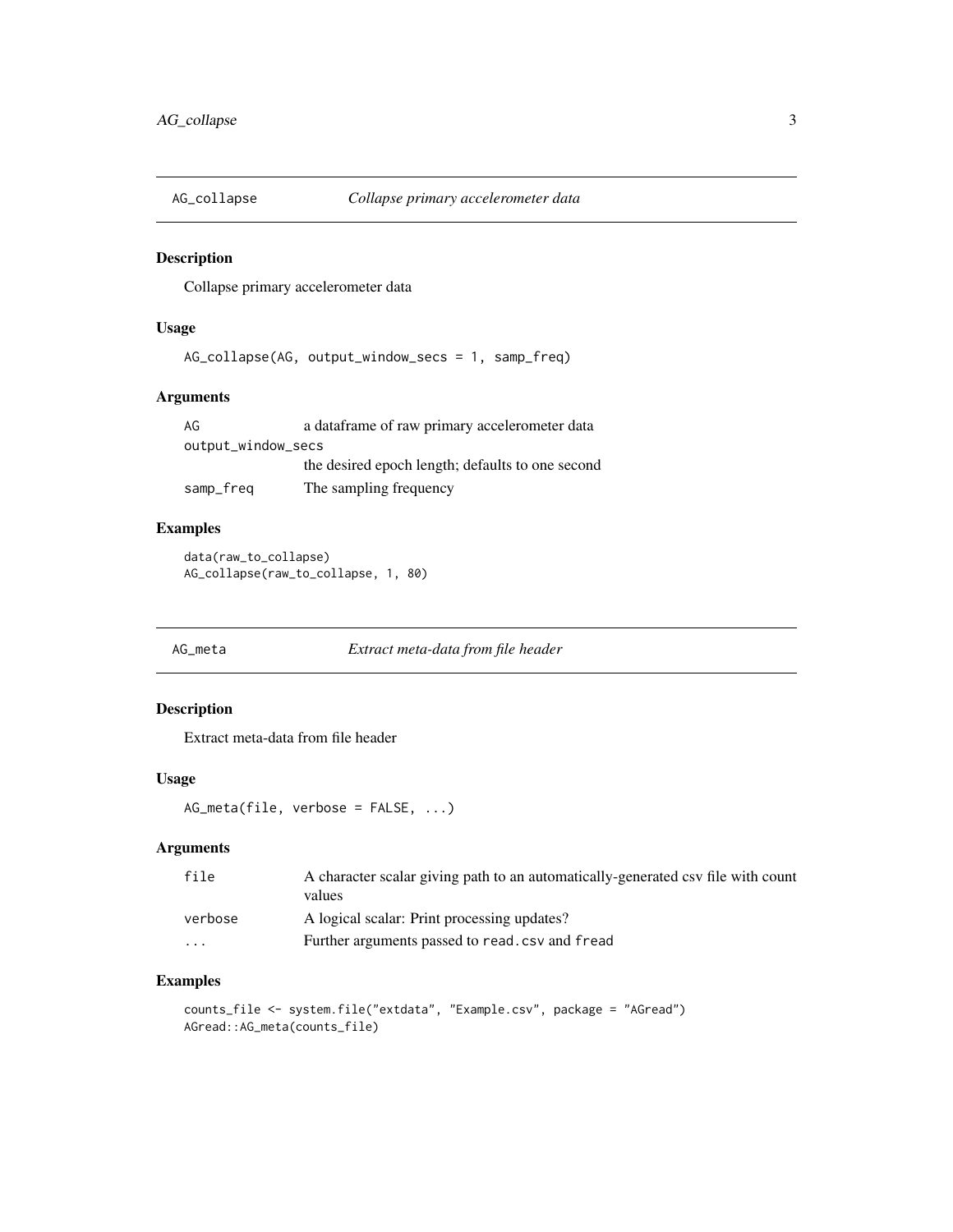<span id="page-3-0"></span>

check\_columns returns a logical scalar indicating whether there is a formatting issue with the file passed as the argument. A value of TRUE indicates the test has passed, whereas FALSE indicates an issue.

#### Usage

```
check_columns(file)
```
#### Arguments

file A character scalar giving path to primary accelerometer file

#### Examples

```
raw_file <-
    system.file("extdata",
    "TestID_LeftWrist_RAW.csv",
   package = "AGread")
```
check\_columns(raw\_file)

check\_second *Check if the IMU data start on an exact second*

#### Description

Check if the IMU data start on an exact second

#### Usage

check\_second(AG)

#### Arguments

AG a dataframe of IMU data

#### Examples

data(imu\_to\_check) check\_second(imu\_to\_check)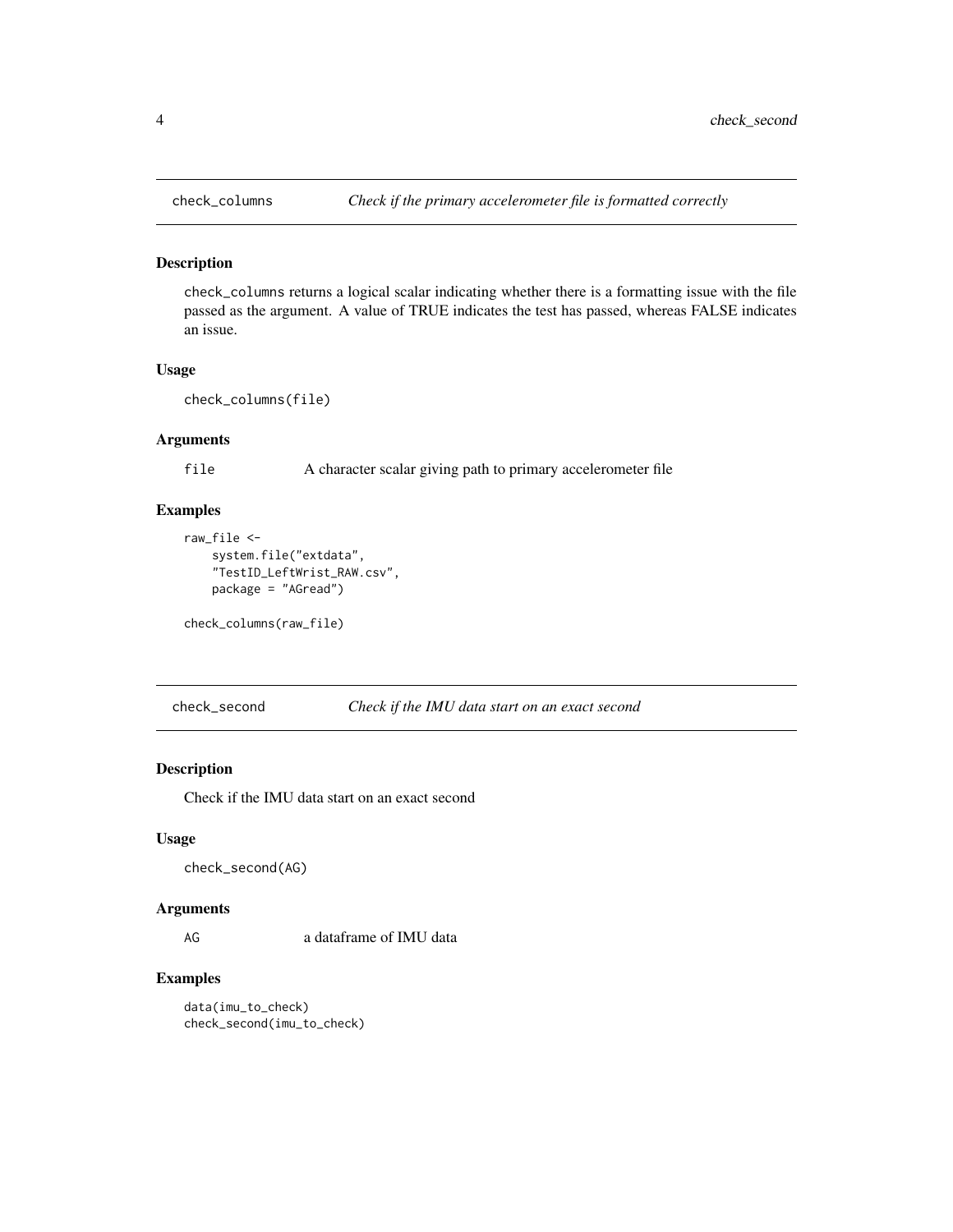<span id="page-4-0"></span>classify\_magnetometer *Convert magnetometer signal to cardinal direction*

#### Description

Convert magnetometer signal to cardinal direction

#### Usage

```
classify_magnetometer(x = "Magnetometer X'', y = "Magnetometer Y'',
  z = "Magnetometer Z", orientation = "vertical")
```
#### Arguments

| $\mathsf{x}$ | x-axis magnetometer data                                       |
|--------------|----------------------------------------------------------------|
|              | y-axis magnetometer data                                       |
|              | z-axis magnetometer data                                       |
| orientation  | the conversion scheme to use, from c("vertical", "horizontal") |

#### Value

A vector of cardinal directions assigned from the set N, NNE, NE, ENE, E, ESE, SE, SSE, S, SSW, SW, WSW, W, WNW, NW, NNW, where N, E, S, and W are north, east, south, and west, respectively.

#### See Also

[http://s3.amazonaws.com/actigraphcorp.com/wp-content/uploads/2017/11/26205750/Ac](http://s3.amazonaws.com/actigraphcorp.com/wp-content/uploads/2017/11/26205750/ActiGraph_IMU_White_Paper.pdf)tiGraph\_ [IMU\\_White\\_Paper.pdf](http://s3.amazonaws.com/actigraphcorp.com/wp-content/uploads/2017/11/26205750/ActiGraph_IMU_White_Paper.pdf)

#### Examples

```
data(imu_to_collapse)
```
X <- mean(imu\_to\_collapse\$Magnetometer.X)

Y <- mean(imu\_to\_collapse\$Magnetometer.Y)

Z <- mean(imu\_to\_collapse\$Magnetometer.Z)

classify\_magnetometer(X, Y, Z)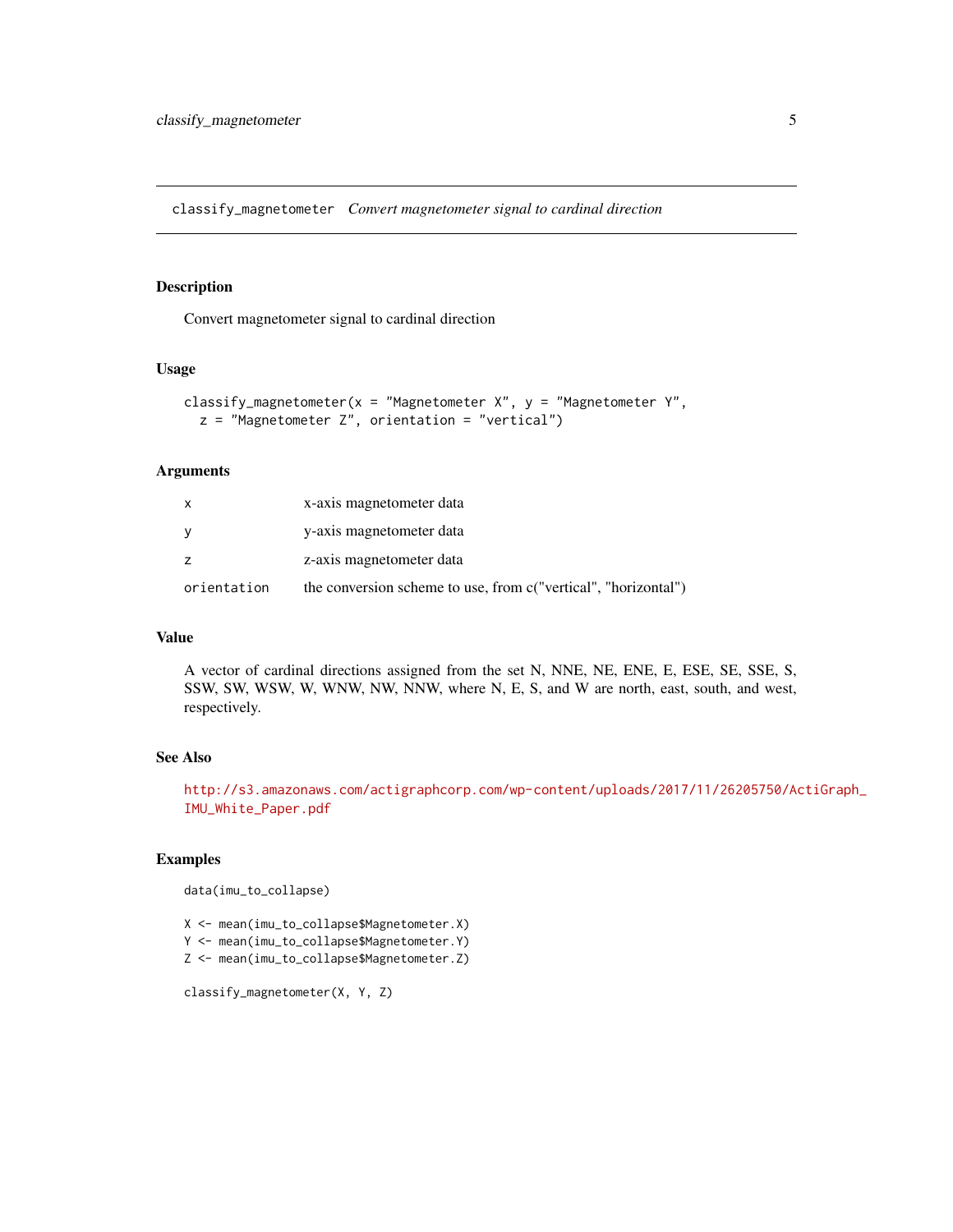<span id="page-5-0"></span>get\_day\_of\_year *Julian Date*

#### Description

A wrapper to retrieve the Julian date.

#### Usage

get\_day\_of\_year(timestamp, format = "%Y-%m-%d %H:%M:%S")

#### Arguments

| timestamp | A character vector containing timestamp information |
|-----------|-----------------------------------------------------|
| format    | The date-time format of the timestamp vector        |

#### Value

A numeric vector of Julian dates.

#### Examples

```
key_dates <- c("2018-01-01", "2018-12-31")
```
get\_day\_of\_year(key\_dates, "%Y-%m-%d")

get\_duration *Provide the run time of processing*

#### Description

Provide the run time of processing

#### Usage

get\_duration(timer)

#### Arguments

timer The initial time

```
timer <- proc.time()
Sys.sleep(2.2)
AGread:::message_update(16, dur = get_duration(timer))
```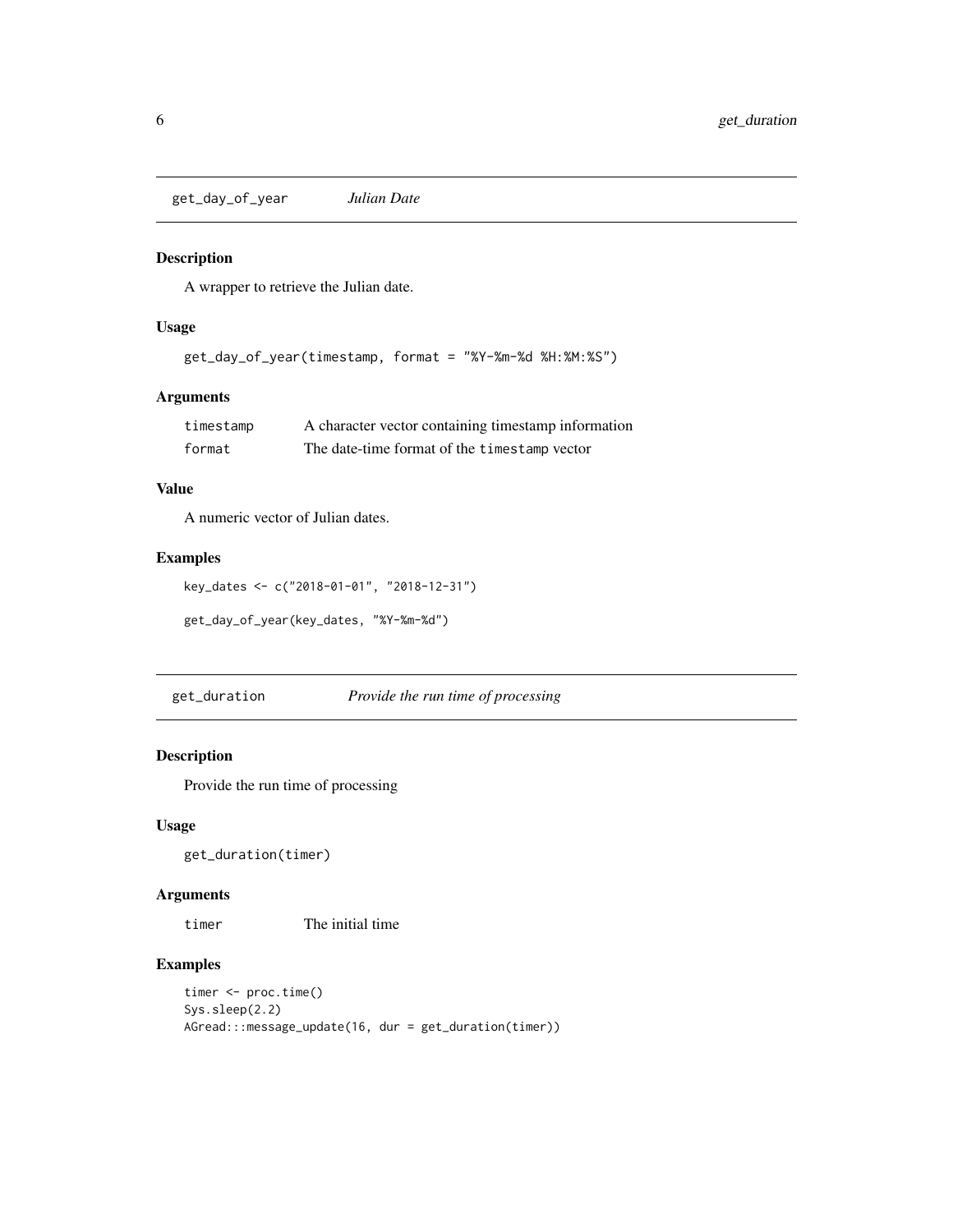<span id="page-6-0"></span>get\_imu\_file\_meta *Get file metadata (sampling frequency, start time, and samples per epoch) for primary accelerometer*

#### Description

Get file metadata (sampling frequency, start time, and samples per epoch) for primary accelerometer

#### Usage

get\_imu\_file\_meta(file, output\_window\_secs = 1)

#### Arguments

file character scalar giving path to IMU file output\_window\_secs the desired epoch length, over which to average IMU data

#### Examples

```
imu_file <-
   system.file("extdata",
   "TestID_LeftWrist_IMU.csv",
   package = "AGread")
```
get\_imu\_file\_meta(imu\_file)

get\_minute *Numerical Minute of the Day.*

#### Description

Converts a timestamp to a numerical value between 0 (midnight) and 1439 (23:59). Seconds can be represented using a rational decimal.

#### Usage

get\_minute(timestamp, format = "%Y-%m-%d %H:%M:%S", rational = FALSE)

#### Arguments

| timestamp | A character vector containing timestamp information         |
|-----------|-------------------------------------------------------------|
| format    | The date-time format of the timestamp vector                |
| rational  | A logical scalar. Use rational number to represent seconds? |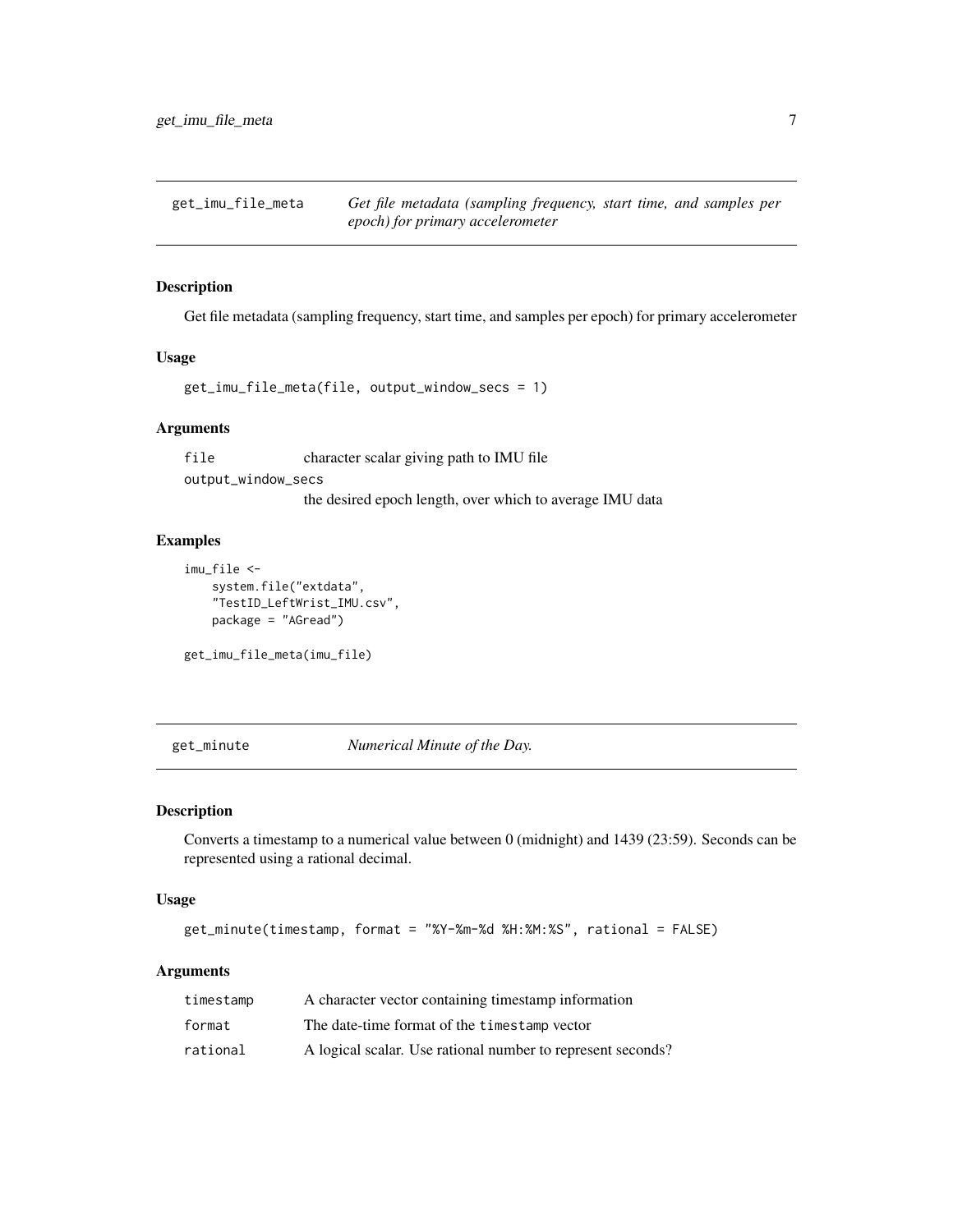#### Examples

```
key_times <-
   paste("2018-03-15",
          c("00:00:00",
            "01:00:00",
            "12:00:00",
            "23:59:59"))
get_minute(key_times)
```

| get_minute(key_times, rational = TRUE) |  |  |  |
|----------------------------------------|--|--|--|
|----------------------------------------|--|--|--|

| get_raw_file_meta | Get file metadata (sampling frequency and timestamps) for primary |
|-------------------|-------------------------------------------------------------------|
|                   | accelerometer                                                     |

#### Description

Get file metadata (sampling frequency and timestamps) for primary accelerometer

#### Usage

get\_raw\_file\_meta(file)

#### Arguments

file character scalar giving path to primary accelerometer file

#### Examples

```
raw_file <-
   system.file("extdata",
   "TestID_LeftWrist_RAW.csv",
   package = "AGread")
```
get\_raw\_file\_meta(raw\_file)

<span id="page-7-0"></span>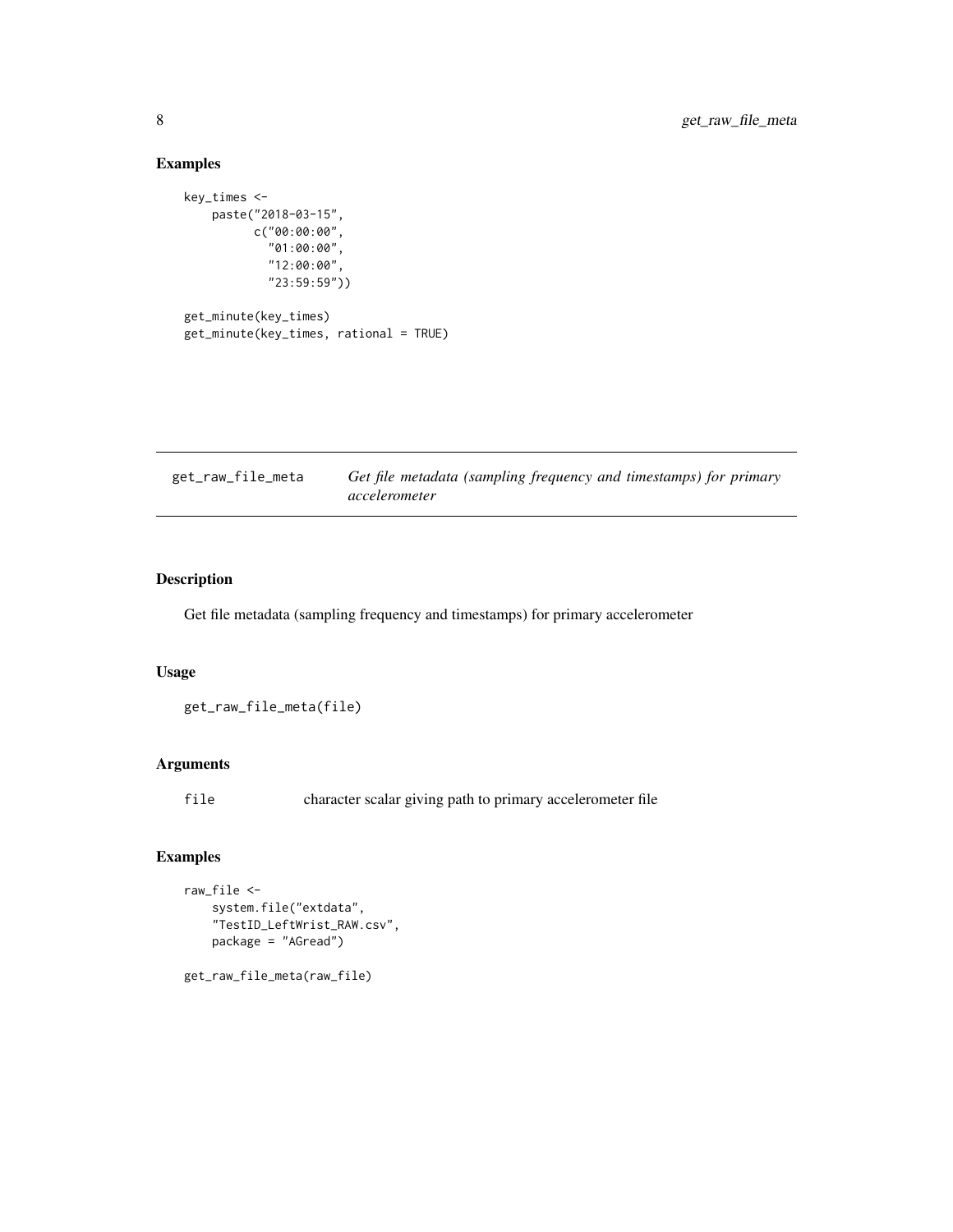<span id="page-8-0"></span>

Calculate vector magnitude

#### Usage

get\_VM(triaxial, verbose = FALSE)

#### Arguments

| triaxial | a data frame of triaxial data on which to calculate vector magnitude |
|----------|----------------------------------------------------------------------|
| verbose  | print information about variable search criteria?                    |

#### Value

a vector of vector magnitude values

#### Examples

```
data(imu_to_collapse)
vm_columns <-
   grepl("accelerometer",
       names(imu_to_collapse),
       ignore.case = TRUE)
```
get\_VM(data.frame(imu\_to\_collapse)[, vm\_columns])

imu\_collapse *Collapse raw IMU data to a specified epoch*

#### Description

Collapse raw IMU data to a specified epoch

#### Usage

```
imu_collapse(AG, block_size, verbose = FALSE)
```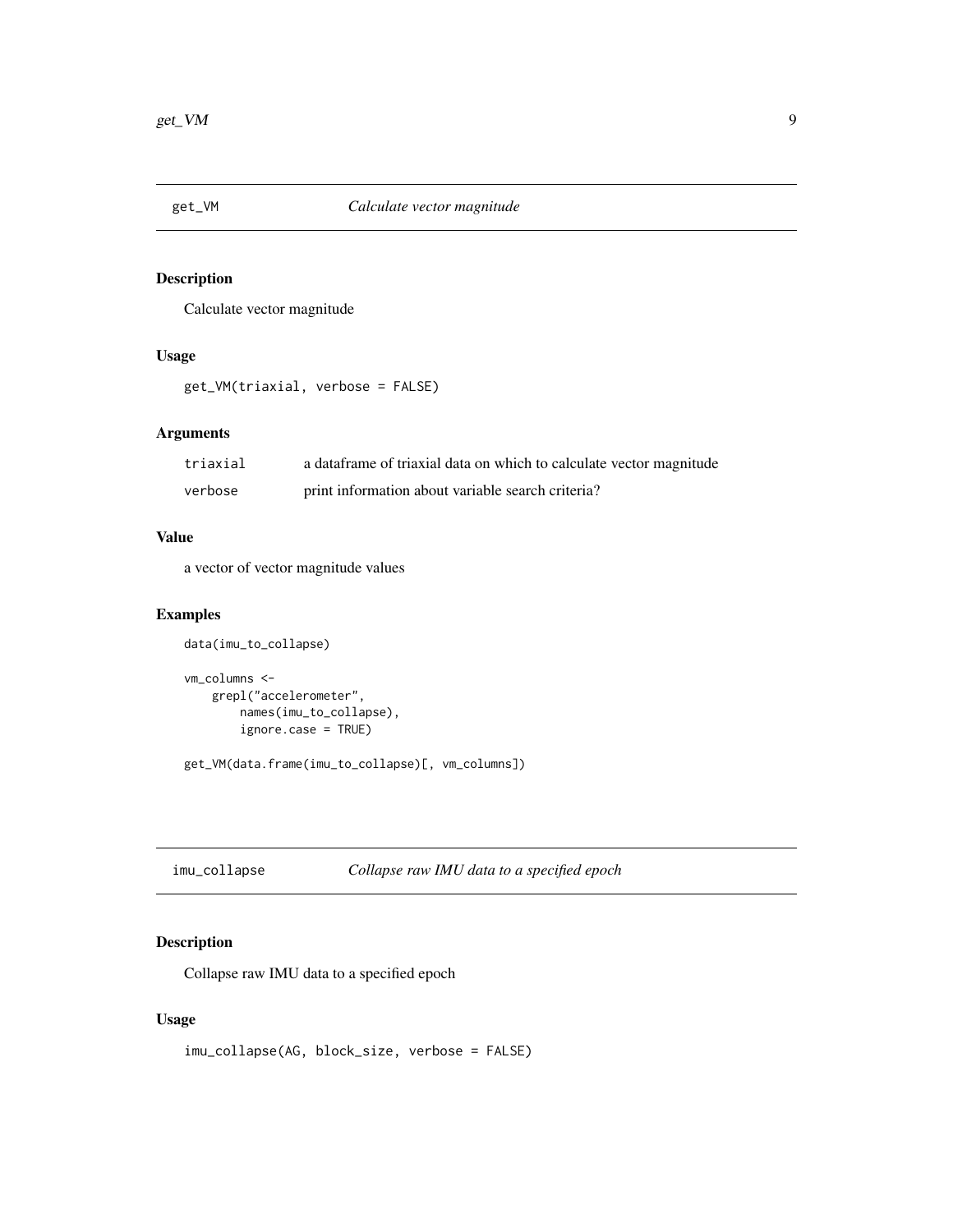#### <span id="page-9-0"></span>Arguments

| AG         | dataframe containing raw IMU data           |
|------------|---------------------------------------------|
| block size | number of samples per epoch                 |
| verbose    | A logical scalar: Print processing updates? |

#### Value

dataframe of IMU data averaged over the specified epoch length

#### Examples

```
data(imu_to_collapse)
imu_collapse(imu_to_collapse, 100)
```
imu\_filter\_gyroscope *Low-Pass filter Gyroscope data*

#### Description

Low-Pass filter Gyroscope data

#### Usage

```
imu_filter_gyroscope(AG, samp_rate, filter_hz = 35, verbose = FALSE)
```
#### Arguments

| AG        | a dataframe of IMU data                     |
|-----------|---------------------------------------------|
| samp_rate | The sampling rate, in Hz.                   |
| filter_hz | The cutoff for the low-pass filter          |
| verbose   | A logical scalar: Print processing updates? |

```
data(imu_to_collapse)
imu_filter_gyroscope(imu_to_collapse, 100)
```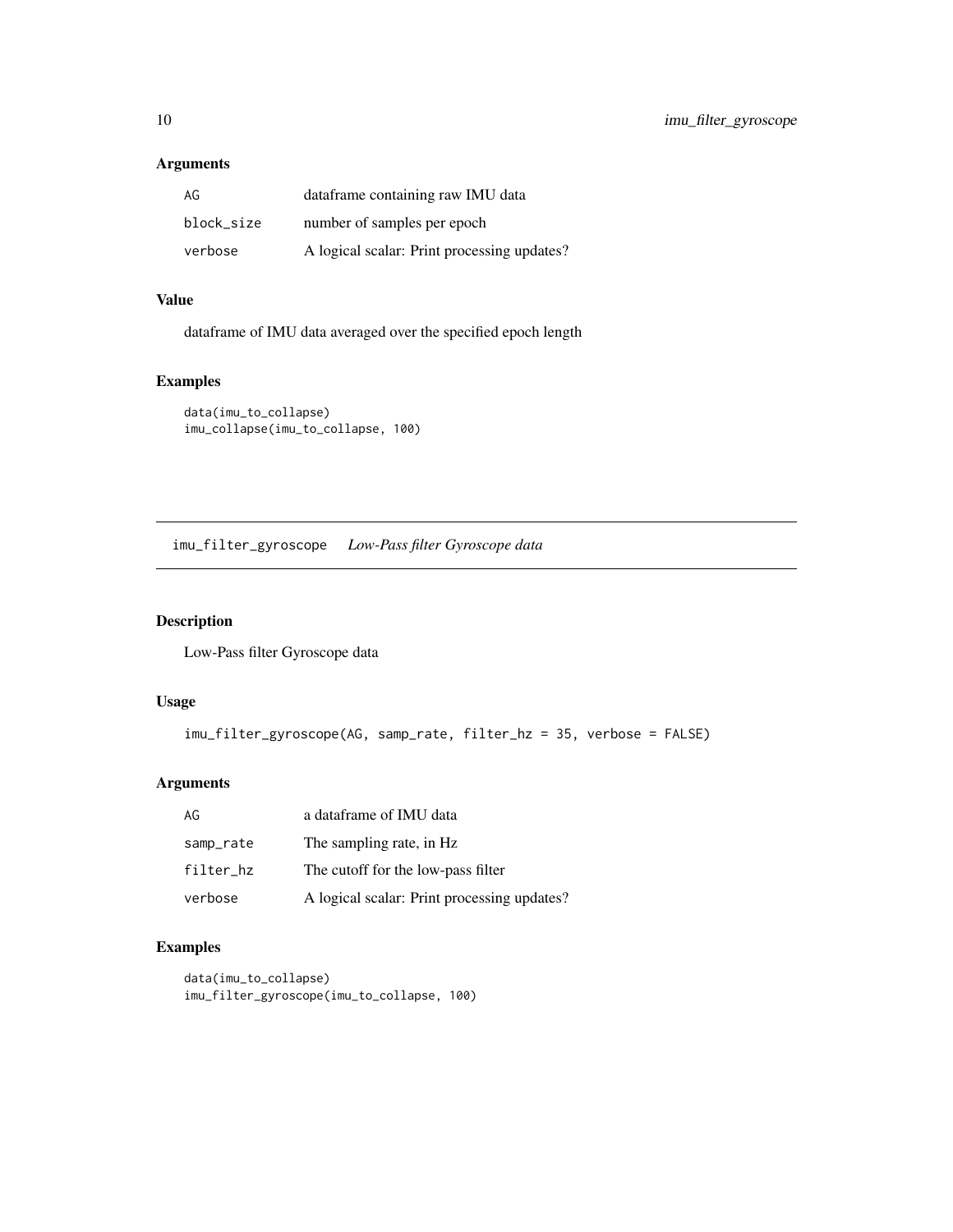<span id="page-10-0"></span>

A dataset for demonstrating checks that are applied to IMU data.

#### Usage

imu\_to\_check

#### Format

A data frame with 300 rows and 8 variables:

file\_source\_IMU The filename of the IMU file date\_processed\_IMU The date the IMU file was processed Timestamp The corresponding time for each row of data Gyroscope\_VM\_DegPerS Gyroscope vector magnitude, in degrees per second mean\_abs\_Gyroscope\_x\_DegPerS Rotation in x axis, degrees per second mean\_abs\_Gyroscope\_y\_DegPerS Rotation in y axis, degrees per second mean\_abs\_Gyroscope\_z\_DegPerS Rotation in z axis, degrees per second mean\_magnetometer\_direction Cardinal direction of magnetometer signal, averaged over one second

imu\_to\_collapse *IMU data to collapse*

#### Description

A partially-processed IMU dataset ready to be collapsed from raw samples to one-second summaries.

#### Usage

imu\_to\_collapse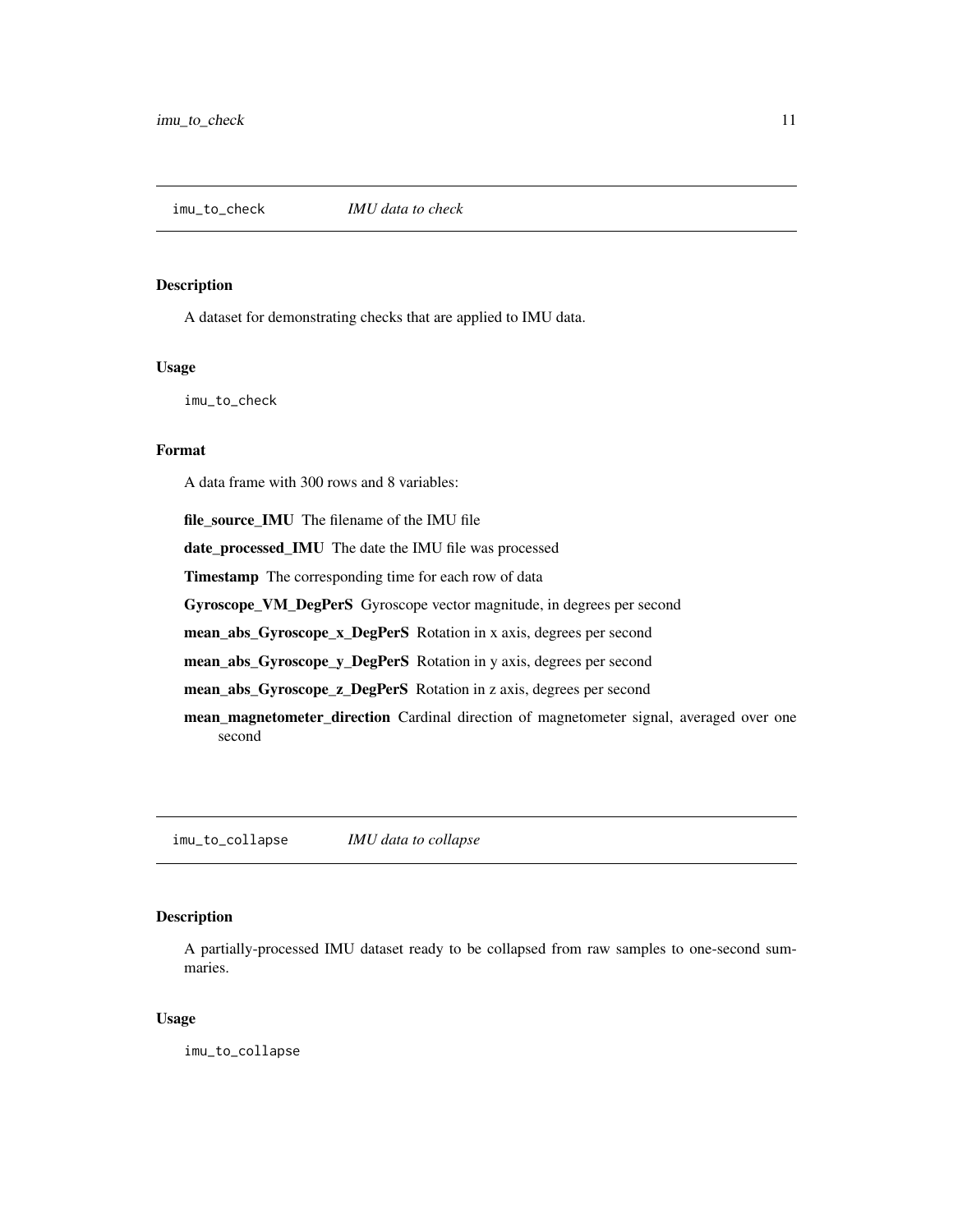#### <span id="page-11-0"></span>Format

A data frame with 1500 rows and 17 variables:

Timestamp The corresponding time for each row of data Accelerometer.X Secondary accelerometer x-axis data, in G Accelerometer.Y Secondary accelerometer y-axis data, in G Accelerometer.Z Secondary accelerometer z-axis data, in G Temperature Temperature of the IMU, in Celsius Gyroscope.X Gyroscope x-axis data, in degrees per second Gyroscope.Y Gyroscope y-axis data, in degrees per second Gyroscope.Z Gyroscope z-axis data, in degrees per second Magnetometer.X Magnetometer x-axis data, in micro-Teslas Magnetometer.Y Magnetometer y-axis data, in micro-Teslas Magnetometer.Z Magnetometer z-axis data, in micro-Teslas file\_source\_IMU The filename of the IMU file date\_processed\_IMU The date the IMU file was processed ms The millisecond value of the timestamp mean\_Accel\_VM Vector magnitude of the secondary accelerometer signal, in G Gyroscope\_VM\_DegPerS Gyroscope vector magnitude, in degrees per second Magnetometer\_VM\_MicroT Vector magnitude of the magnetometer signal, in micro-Teslas

raw\_to\_collapse *Primary accelerometer data to collapse*

#### Description

A partially-processed primary accelerometer dataset ready to be collapsed from raw samples to one-second summaries.

#### Usage

raw\_to\_collapse

#### Format

A data frame with 24000 rows and 3 variables:

Accelerometer X Primary accelerometer x-axis data, in G

Accelerometer Y Primary accelerometer y-axis data, in G

Accelerometer Z Primary accelerometer z-axis data, in G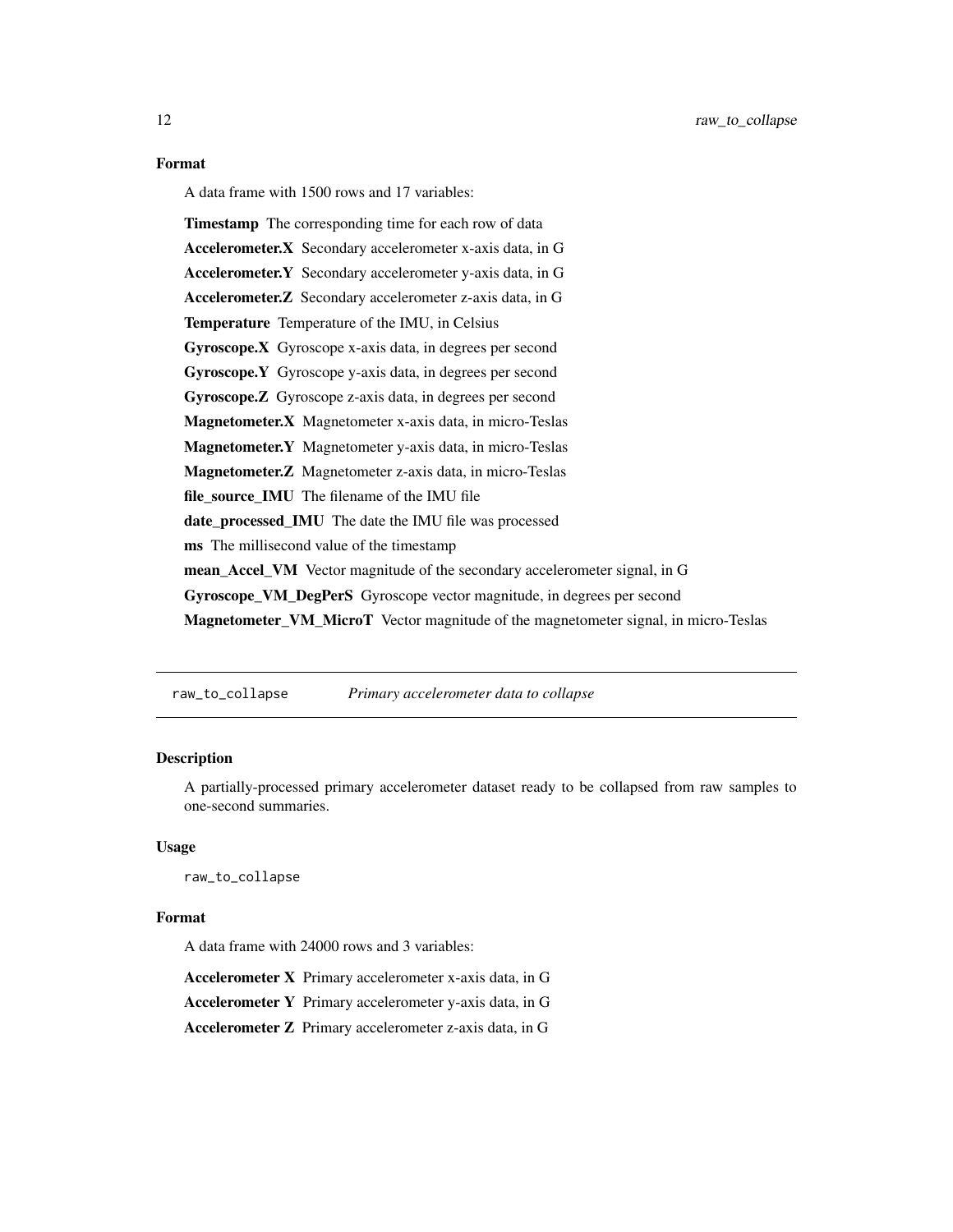<span id="page-12-1"></span><span id="page-12-0"></span>

Read data table files containing count values

#### Usage

```
read_AG_counts(file, verbose = FALSE, skip = 10, nrows = 10,
 header = FALSE, ...)
```
#### Arguments

| file      | A character scalar giving path to an automatically-generated csv file with count<br>values |
|-----------|--------------------------------------------------------------------------------------------|
| verbose   | A logical scalar: Print processing updates?                                                |
| skip      | Header length: Number of rows to skip when reading the file                                |
| nrows     | Header length: Number of rows to read when retrieving meta-data                            |
| header    | A logical scalar: Are variable names contained in first row of file?                       |
| $\ddotsc$ | Further arguments passed to read.csv and fread                                             |
|           |                                                                                            |

#### Value

A data frame reflecting the data contained in the csv file

#### Examples

```
read_AG_counts(system.file("extdata", "Example.csv", package = "AGread"), skip = 11)
```
<span id="page-12-2"></span>read\_AG\_IMU *File reading function for IMU files*

#### Description

File reading function for IMU files

#### Usage

```
read_AG_IMU(file, output_window_secs = 1, verbose = FALSE, skip = 10,
 filter = TRUE, filter_hz = 35)
```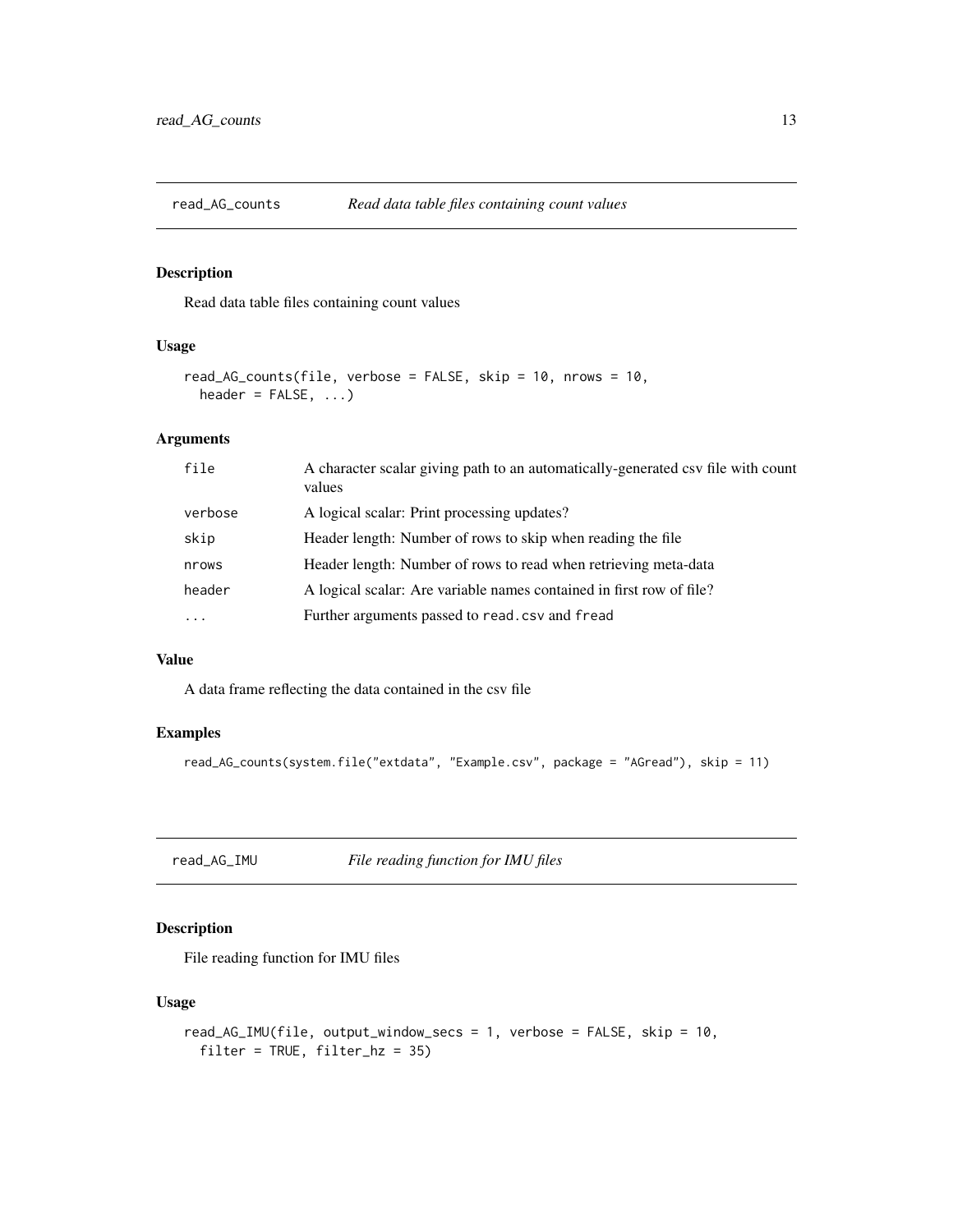#### <span id="page-13-0"></span>Arguments

| file               | character scalar giving the path to the IMU file             |  |
|--------------------|--------------------------------------------------------------|--|
| output_window_secs |                                                              |  |
|                    | the desired epoch length; defaults to one second             |  |
| verbose            | A logical scalar: Print processing updates?                  |  |
| skip               | Header length: Number of rows to skip when reading the file  |  |
| filter             | a logical scalar: Apply a low-pass filter to gyroscope data? |  |
| filter_hz          | The cutoff for the low-pass filter                           |  |

#### Value

A dataframe giving processed IMU data in the specified epoch length

#### Examples

```
imu_file <-
   system.file("extdata",
       "TestID_LeftWrist_IMU.csv",
       package = "AGread")
```
read\_AG\_IMU(imu\_file)

<span id="page-13-1"></span>read\_AG\_raw *File reading function for primary accelerometer files*

#### Description

File reading function for primary accelerometer files

#### Usage

```
read_AG_raw(file, output_window_secs = 1, verbose = FALSE, skip = 10)
```
#### Arguments

| file               | A character scalar giving path to primary accelerometer file |  |
|--------------------|--------------------------------------------------------------|--|
| output_window_secs |                                                              |  |
|                    | the desired epoch length; defaults to one second             |  |
| verbose            | A logical scalar: Print processing updates?                  |  |
| skip               | Header length: Number of rows to skip when reading the file  |  |

#### Value

A dataframe giving processed raw data from the primary accelerometer in the specified epoch length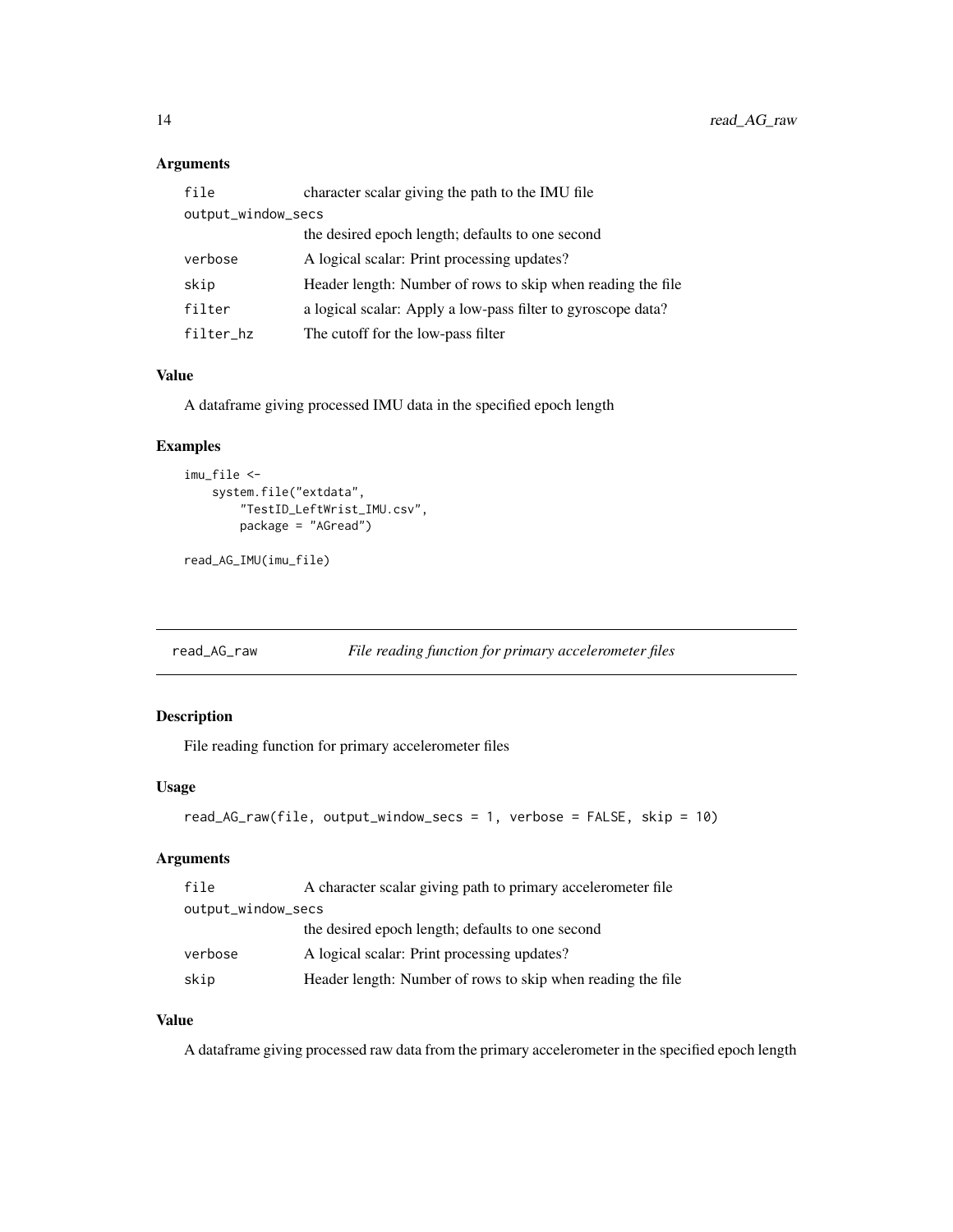read\_AG\_raw 15

#### Examples

```
raw_file <-
   system.file("extdata",
   "TestID_LeftWrist_RAW.csv",
   package = "AGread")
```
read\_AG\_raw(raw\_file)